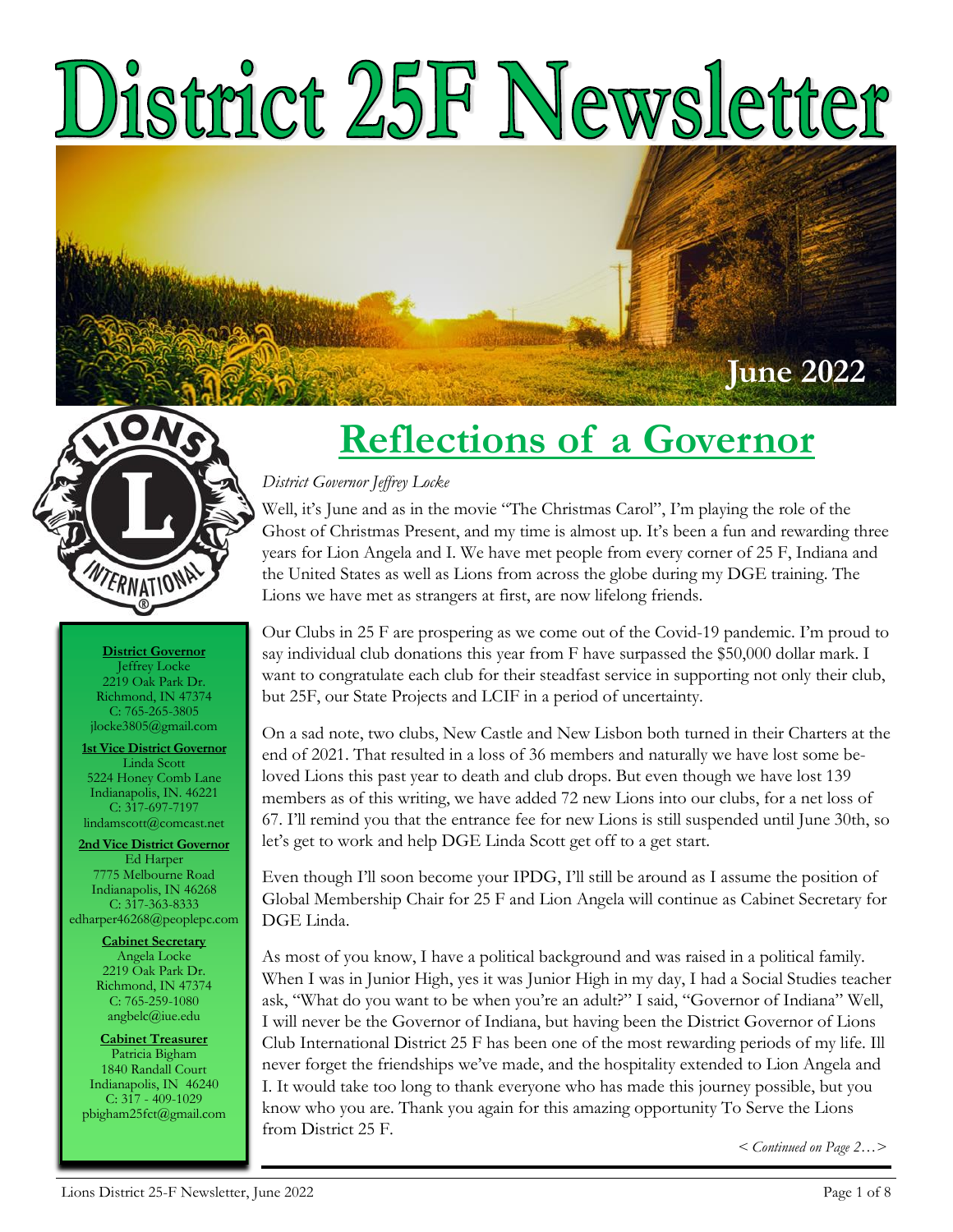#### **Summer Plans**

#### **Back in Business**

#### *1st VDG Linda Scott*

Summer is here! I am looking forward to sunny days! With things improving, we can get out and enjoy the weather and do some service activities with our clubs! There will be festivals, parades, and fairs. That makes lots of fun community things to do! Enjoy your time working together with members of your club.

This Lion's year has gone by quickly! I have been busy getting ready for July. Our first District Cabinet meeting is July 16, 2022. We will meet at Camp Wood Smoke. We will have Officer Training in the morning. It is great for all officers to hear. New officers can learn and ask questions while experienced officers get the latest ideas. We will have a pitch in lunch in the shelter house. We have some great cooks and lunch is always something to look forward to. We will do our business after lunch. We will have the new directories to pass out then also. Come and enjoy the camp and fellowship with other Lions.

I want to thank DG Jeff for his leadership this year. He has been a good communicator and shared his enthusiasm for Lions all around the District and with me. He has been a good role model. I thank him for all his advice and help. I am excited and looking to serving in the up coming year. I want to spread my enthusiasm and lots of smiles. With all the Lions help we can make it a fun year for District 25 F!



#### 2nd VDG Ed Harper

Thank you to all of the Lions of District 25F for the many cards and calls I have received during the past month. I am well on my way to better health after my heart surgery on April 13th. I had two bypasses performed and a value replaced during the operation. I am healing well and looking forward to getting back to my Lions activities. I have missed several of my club meetings, the first time in 40 years, our District Convention and our State Convention. At this point, I am having Lionsism withdrawal! I will be setting up the many cabinet appointments and committee assignments in the next six weeks. If you're willing to continue in a position you presently serve in, please let me know. I am also looking for clubs that would be wiling to host a cabinet meeting or district convention during my term as your District Governor in 2023/2024.



Get ready for a trip to Camp Woodsmoke! Plan to come on July 16, 2022, for Organization Day. We will have Officer Training beginning at 9:00am.

After training we will have a pitch in lunch. Fried Chicken will be provided. Bring your favorite recipe or dish to share with everyone. Don't forget to bring plates, drinks, and utensils.

After lunch we will have our business meeting. You will also be able to schedule an Official Governors visit, pick up Directories for your club, and visit with your Lions friends. After the business meeting there will be a PDG meeting.

Come join us!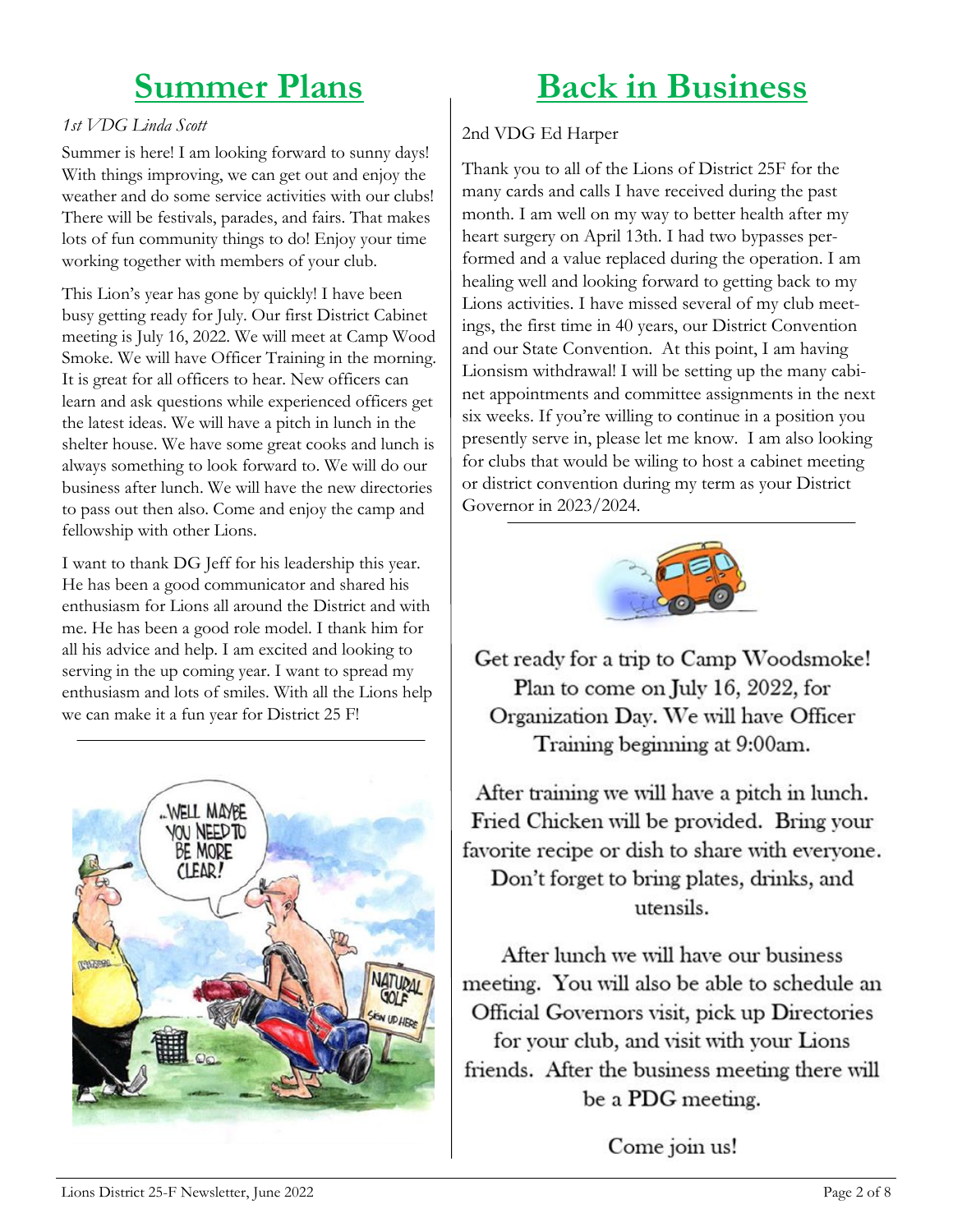#### **DG Photo Favorites**



DG Jeff Inducted new Lions to the Moristown Lions Club (L-R) Lion Judy Andis with her sponsor Lion Donna Spring, who also sponsored new Lion Melissa Doane, who sponsored new Lion Dave Youngblood and new Lion John Rhoades



Osgood Lions Club and President Terry Summers received the Club Excellence Award for 2020-21



Richmond Lion Harry McCafferty received his 50 yr Chevron Award at a special luncheon from DG Jeff



Rising Sun Lions Club President Archie Crouch presented DG Jeff with a check for \$644 towards State Projects.



Centerville Lions Club President Scott Bevington presenting DG Jeff with a check for \$600 for State Projects.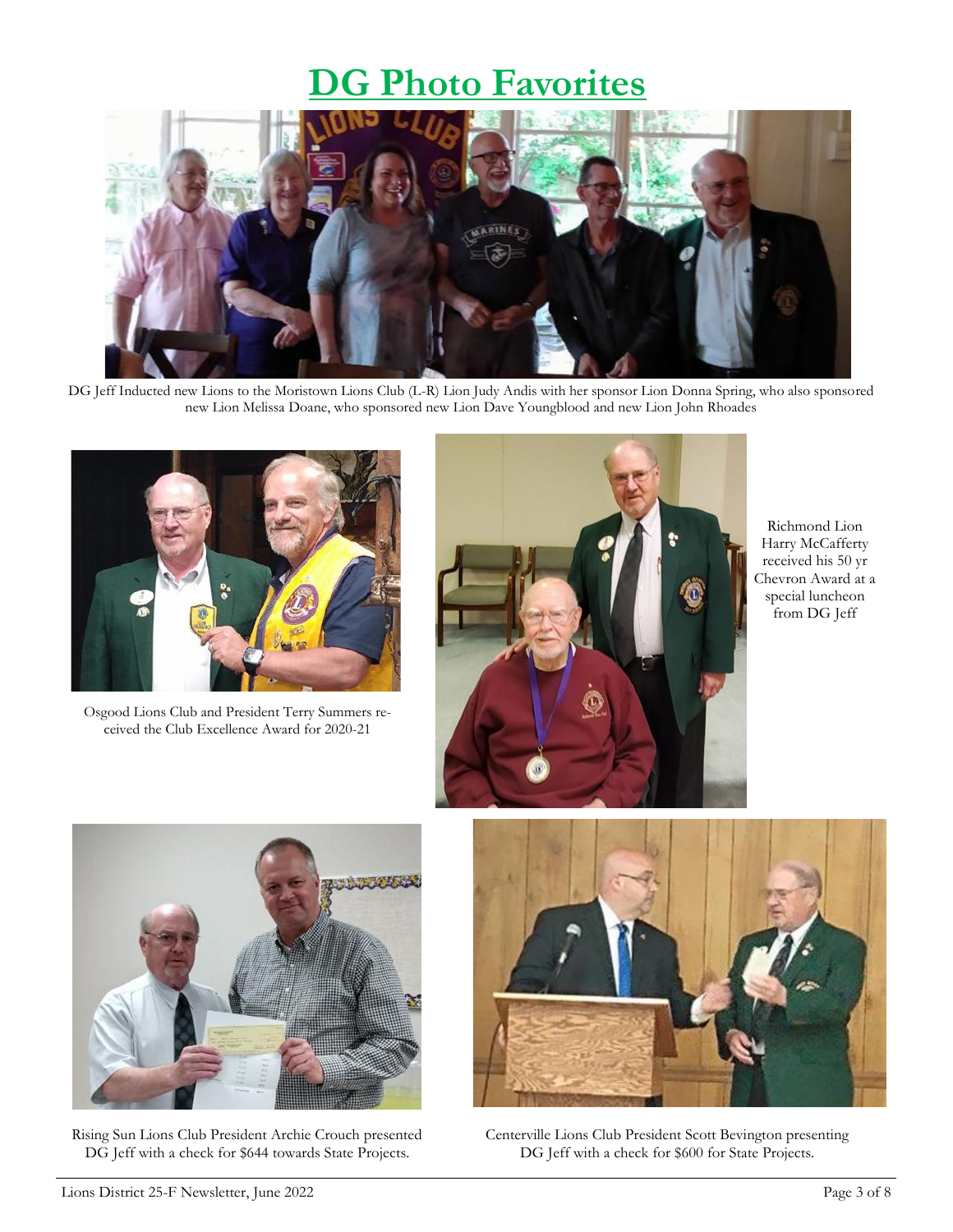

## Camp Woodsmoke Organization Day Saturday July 16<sup>th</sup> 9am

New, repeat, in-line, thinking about it, curious about the position - whichever the reason - you are welcome to attend the session that will review the responsibilities and tasks of the Club President, Secretary and Treasurer. New this year is a segment on Club Marketing / Branding to get your message out to the public. Bring your questions and ideals to help our clubs make this year a Fantastic year!

Your presenters will be; Club Presidents - Sue Topf Cabinet Secretary - Angela Locke Cabinet Treasurer - Patricia Bigham Marketing - Reed Fish

## **State Fair**

District 25-B has issued a challenge to all Lions in Indiana. They plan to bring a van full of volunteers to work a day at the Indiana State Fair for the Indiana Lions Foundation, and invite all other districts or clubs to follow their example. As an incentive, if a club, district, or group of friends rents a van to bring at least 8 volunteers to work for the Foundation at the State Fair, the Foundation will reimburse the van rental up to \$125, plus the cost of gas, up to a maximum of \$200 for both the van rental and gas. To be reimbursed, all the volunteer group needs to do is provide copies of the van rental and gas receipts and a list of all volunteers.

At this point, we have only about one-third of the shifts covered. Please sign-up to volunteer on the Indiana Lions Foundation website. Use the URL below to go directly to the Indiana State Fair volunteer page.

#### IndianaLionsFoundationMD25.org

If you have any questions, please contact any members of the Indiana Lions Foundation State Fair Committee. Please share this information with Lions in your club and district.

| 260-705-6610 pamalarn@myfibersolution.com |
|-------------------------------------------|
| 317-435-0139 lion_boo@att.net             |
| 260-615-5350 dkcoooper81@outlook.com      |
| 260-243-0678 bdhoward1@yahoo.com          |
| 317-431-7655 kathylozier@icloud.com       |
| 574-250-0125 RoseWRussell@gmail.com       |
|                                           |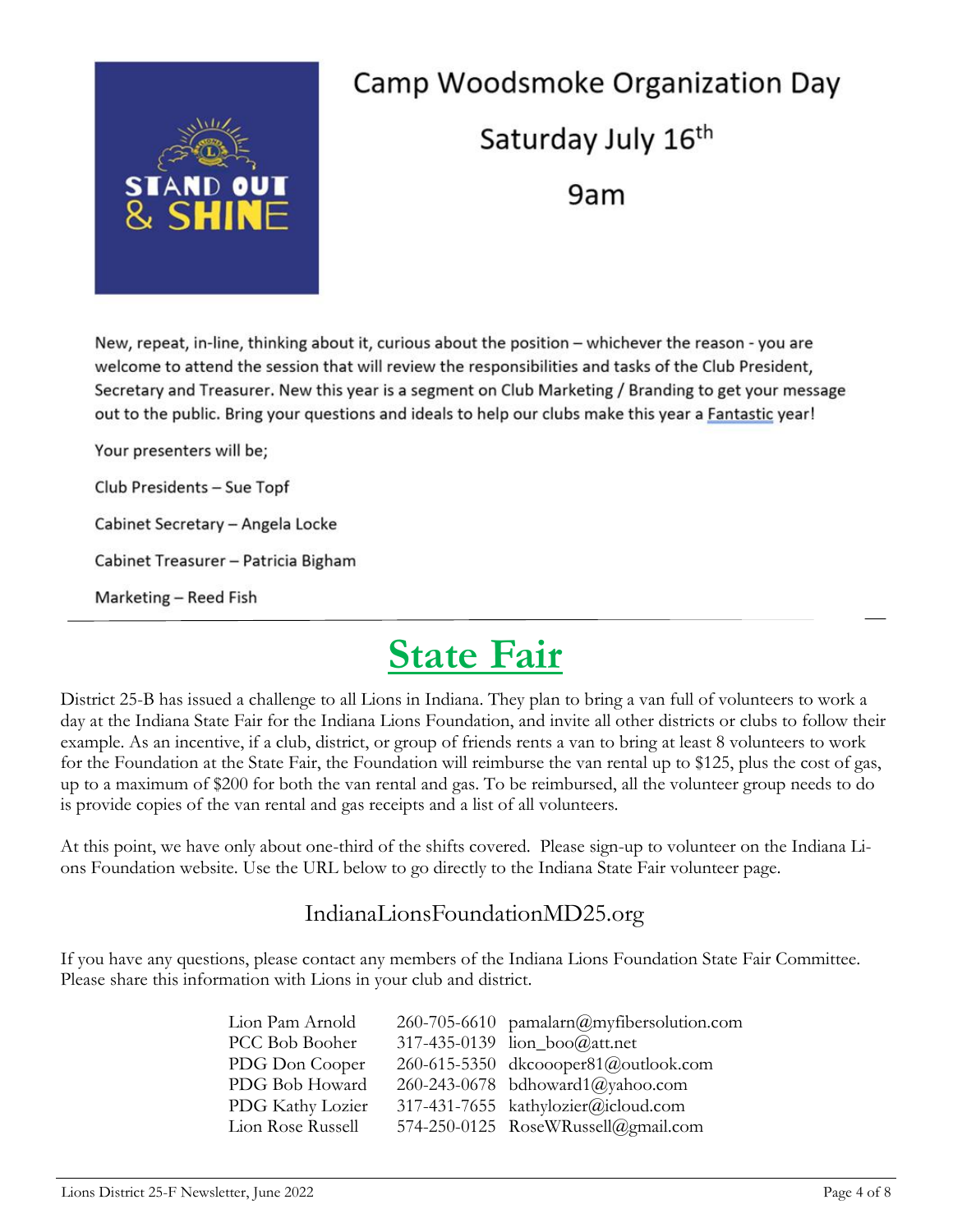## **Centerville Lions Club**

Centerville Lions Club hosted their 33rd Annual Community Awards Banquet at the high school on Monday, May 9th. Five Outstanding Citizen Awards were presented by the committee , composed of Phil Stevenson, Jim Resh, Dennis Stephen and Mike McCoy.

Winners were: Kim Young, Senior Center Director, Mark Culbertson, Centerville Boy Scout Master, Mark Howell, former CHS Athletic Director, Ty Farmer, hard working Lions Club member, and Kevin Smith, Sam Dixon and Jim Potter with the Methodist church food pantry.

Club President Scott Bevington presented District Governor Jeff Locke with \$300 donations from the club for Cancer Control and Sight Conservation.

Photos attached are in order: Jim Resh Presents award to Kim Young, Jim Resh presents award to Mark Culbertson, Phil Stevenson presents award to Mark Howell, Dennis Stephen presents award to Lion Ty Farmer, and Dennis Stephen presents award to Kevin Smith, Sam Dixon and Jim Potter.

Last picture is Club President presenting checks of \$300 to Gov. Jeff Locke. The Governor and wife Angela were special guests present for the banquet.



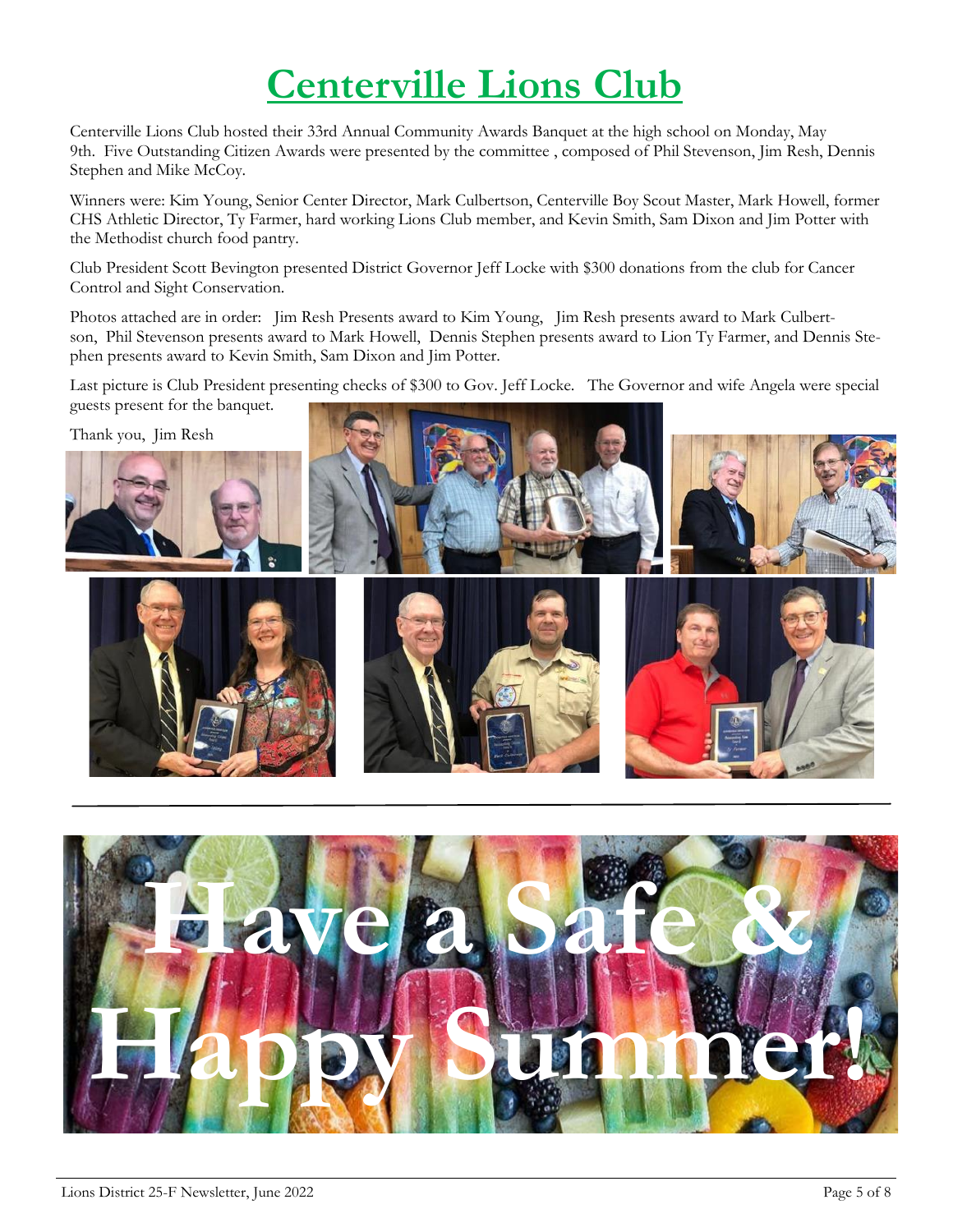#### **Camp Woodsmoke**

I want to recognize and thank Lion Angela Locke, Lion Patricia Bigham and Lion Charlie Nurrenberg for joining Camp Woodsmoke Board of Trustees.

Now is the time to plan for Pork Chop Sunday, which is being held on Sunday, September 25. We will be selling advance sell tickets with no tickets being sold at the door. Picnic tables will be set up to dine at the Camp after driving through to pick up your meals. Each Club will receive their tickets to purchase in their Organizational Day club packets. Menu will be the same as last year. Due to increase in supply costs, the Pork Chop Sunday meals will be \$12.00 this year.

Currently, we have a cabin that is available for Club adoption. It is Cabin D in the Circle of Four. If your Club is interested, please contact PCC Ron Bigham for more information.

Upcoming Lions events being held at Camp Woodsmoke:

Organization Day on July 16th being held at the Shelter House. Information on Organization Day is available through the DGE Linda Scott.

Also, Indiana Lions Women's Symposium on July 16 in the afternoon at the dining hall. Contact Lion Wendy Semans for further information.

Please come and support these District and State functions.

We are still looking for Lions to be part of the Board of Trustees at Camp Woodsmoke "The Best". The more Lions who participate as a Trustee, the more diverse of ideas and plans for the future of the camp, the better.

As always, many thanks to the Clubs and individual Lions who continue to support Camp Woodsmoke "The Best" both financially as well as participation in the Camp events. Without you, we could not do all that we do at the Camp.

Be safe in your travels, count your blessings each day, be grateful for your friends and family, continue to serve when you can and thank all Veterans and First Responders you meet for all they have done for our freedoms and safety.

Yours In Lionism, PCC Ron Bigham, CWS Chair Cell: 317-695-0683 Email: ronbigham25f@gmail.com

### **Indiana Law Camp**

#### INDIANA LIONS LAW CAMP INDIANA STATE POLICE

Law camps give students entering the 6th, 7th, and 8th grades a behind the scenes look at the criminal justice system. The four-day co-ed camps offer a more advanced look at law enforcement through field trips, exciting demonstrations and motivating programs. There are physical activities that take place during the week along with hands-on programs. Campers meet peers from around the state, participate in recreational activities and leave with a greater understanding of the police field. Lions clubs of Indiana have tirelessly co-sponsored Law Camps for many years. Lions will continue to provide special meals for the kids and troopers, along with snacks and water and other things as needed.

The 2022 camps are fast approaching. The two camps scheduled this year will be held at Anderson University June 26-29 and Columbus Youth Camp Grounds July 19-13.

Registration is \$150.00. We will offer scholarships again this year for kids sponsored by our Lions Clubs or Lions members. The completed applications for scholarships must be sent to either PDG Betty Weist or PID Linda Tincher so we can indorse and send them on. Applications can be found on Indiana Troopers Youth Service website www.trooper.org.

Betty Weist, 765-623-3553 bettyweist@aol.com PO Box 41, Markleville, IN 46056 Linda Tincher, 812-240-0545 linda.tincher@ma.rr.com PO Box 158, Riley, IN 47871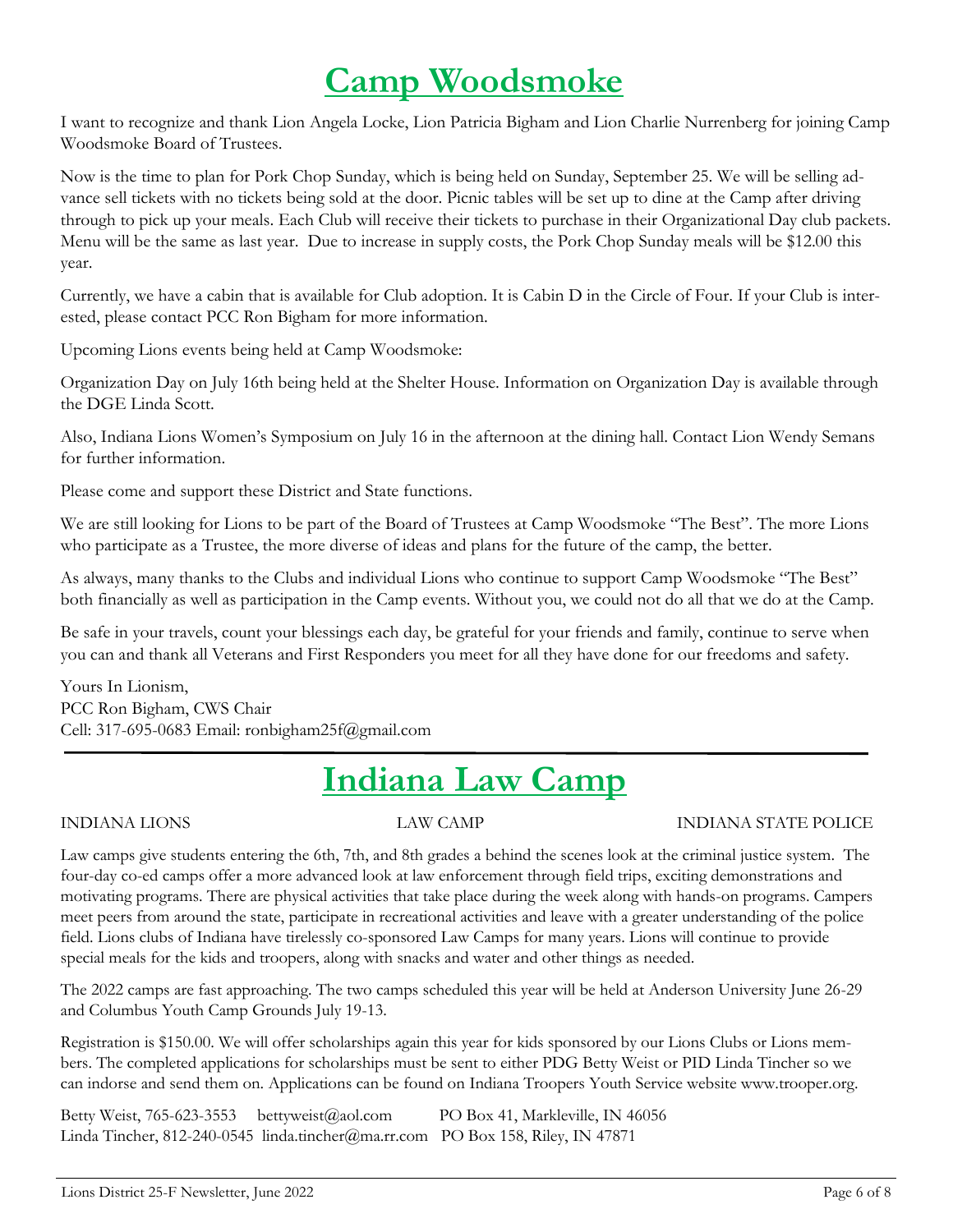## **Special Olympics Indiana**

The 2022 Special Olympics Indiana Summer Games are only weeks away, and we still need to fill a variety of volunteer positions, from supporting the Parade of Athletes to conducting competitions to awarding medals and so much more.

Please consider volunteering during Summer Games, June 17-19 in Terre Haute, to ensure we can provide a quality games experience to our more than 2,500 athletes and partners.

Nearly everyone can volunteer, from high-school age up — even children as young as 8 can volunteer with their family. Each volunteer shift lasts 4-5 hours, so choose as many as your schedule allows. We provide on-site training, so no prior sports knowledge is needed. Just bring your excitement and an openness to new experiences!

Once your registration is complete, you will receive a confirmation email. As Summer Games draws closer, we will send additional details about your assignments and accommodations, plus helpful hints on what to bring. Until then, feel free to contact us if you have questions.

Thanks for donating your time as a volunteer and supporting athletes with Special Olympics Indiana!

Kevin Aders Regional Manager, Central Special Olympics Indiana kaders@soindiana.org

REGISTER HERE: https://soi2022summergames.my-trs.com/select\_registrant\_types

#### **Disaster Response - Early Response Training**

For those that may be interested and available there will be Disaster Response- Early Response Training hosted by the United Methodist ERT on Saturday June 18th in Floyd Knob, Indiana. This training will allow us 'Lions" to deploy when we are available with either the UMCOR or KofC Disaster Response Teams.

I would highly recommend if you have any inkling of volunteering for a disaster response mission anytime in the future you take advantage of this training.

UMCOR is considered to one of the best in this field.

Please share this information to anyone you feel would be interested and let me know if you plan to attend.

Thanks, Lion Bill McDonald Indiana K of C Disaster Response Coordinator 812-589-6699



Lion Bill McDonald (K of C Disaster Response Coordinator) with co-pilot Lion Toni McDonald, getting ready to deliver over 14,000 pounds of pet food headed to St. Charles in Western Kentucky for the tornado victims. Thanks to Pet Supplies Plus for the donations, and Rick Stevens Transportation for the use of the truck and trailer.